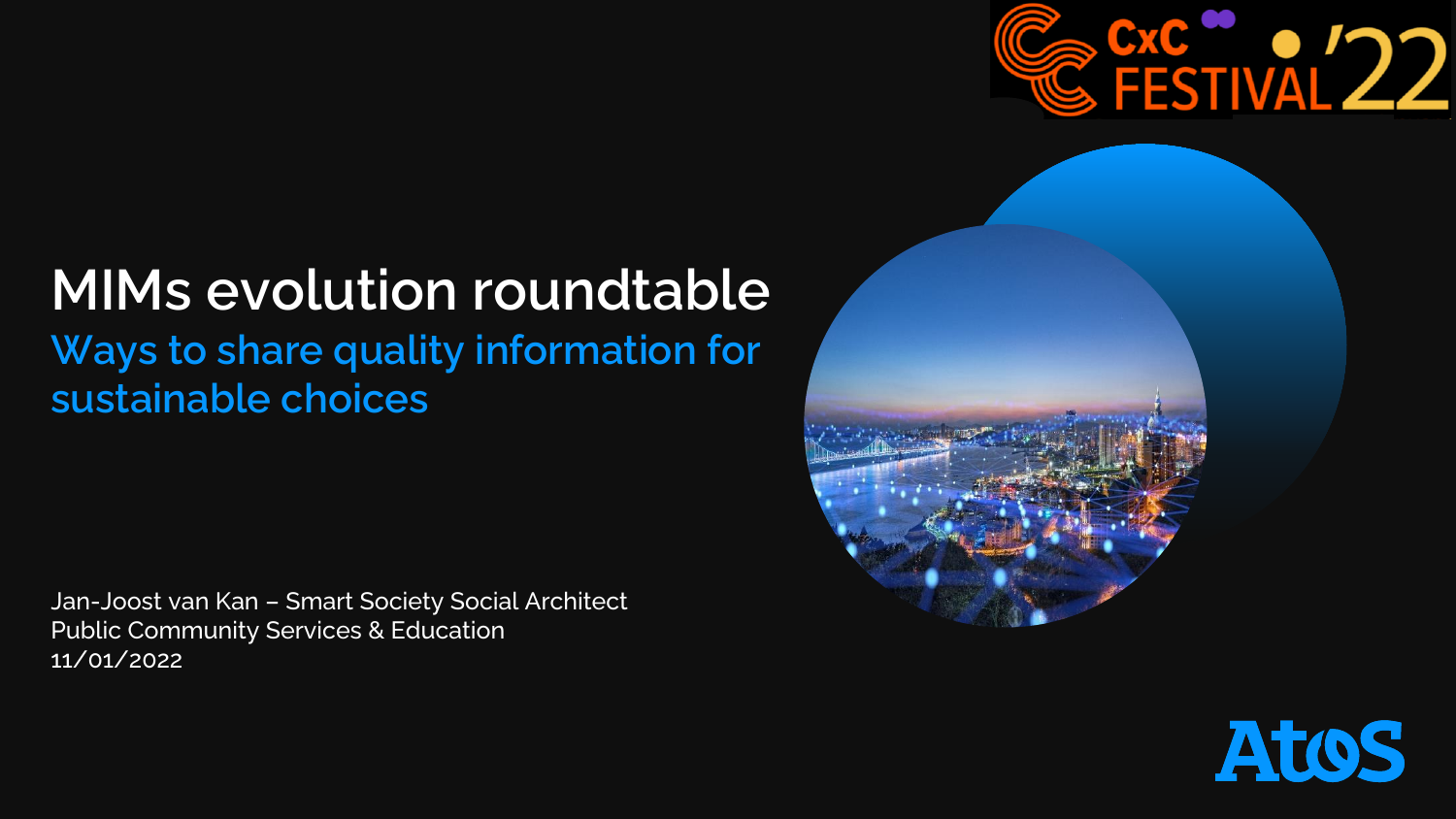### **Functionality first, technology neutral** → **prevent vendor lock-in Provide a shared base for interaction to maximize functional benefits**



**Atos**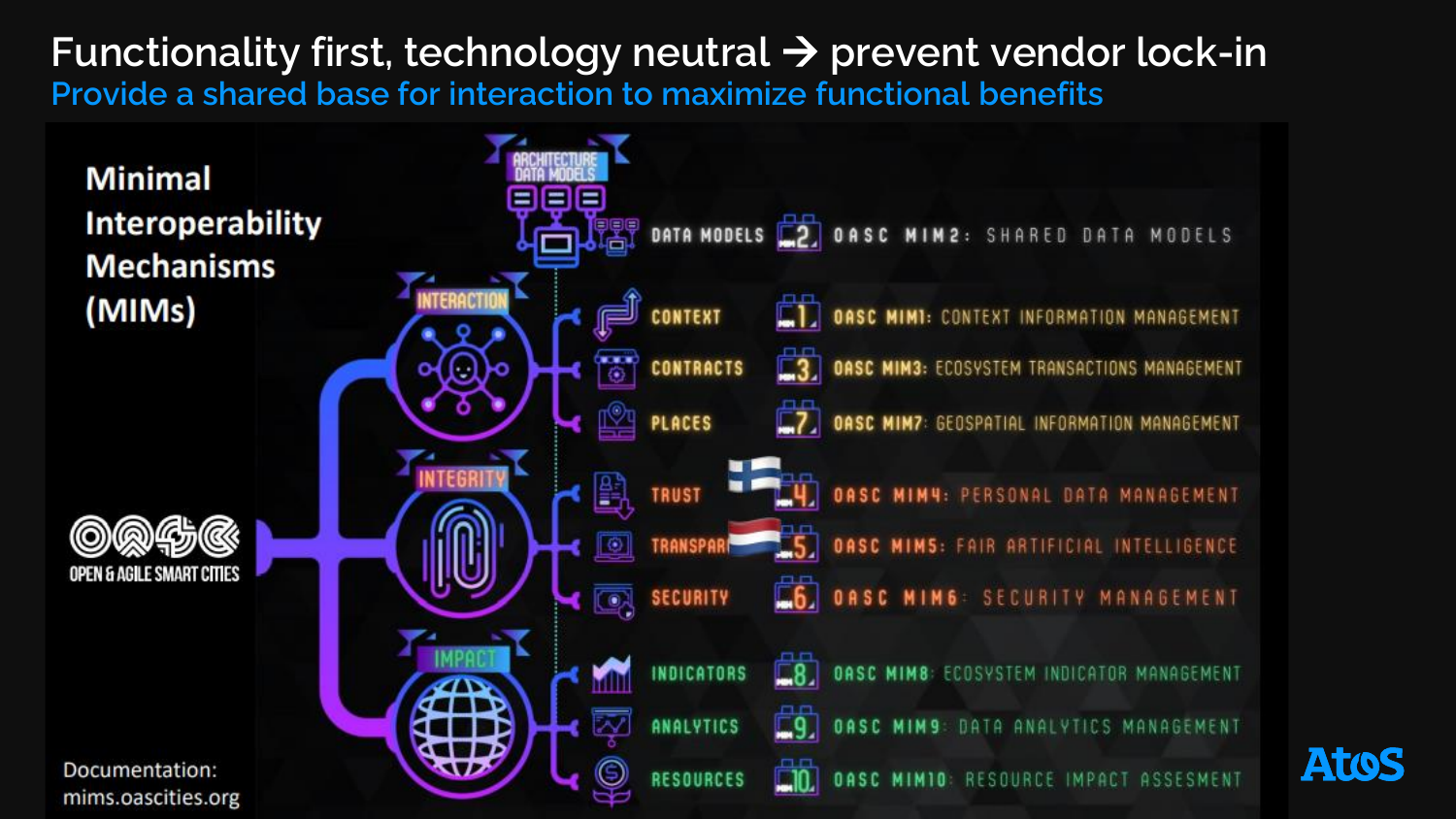# **More urbanization** → **inverted pendulums / plate spinning everywhere** → **solutions lead to new problems**

- Aging infrastructure  $\rightarrow$  Traffic congestion
- Space  $\rightarrow$  homes, offices and public spaces
- Environment  $\rightarrow$  Water and energy use
- Safety & Security → Upholding "common sense"
- Ageing population  $\rightarrow$  Care

We need Digital Twins of Cities ("Engine of Stability") to test scenarios virtually that would be way too costly to test in real life

**MIMIO: RESOURCE IMPACT ASSESMENT** 





**RESOURCES**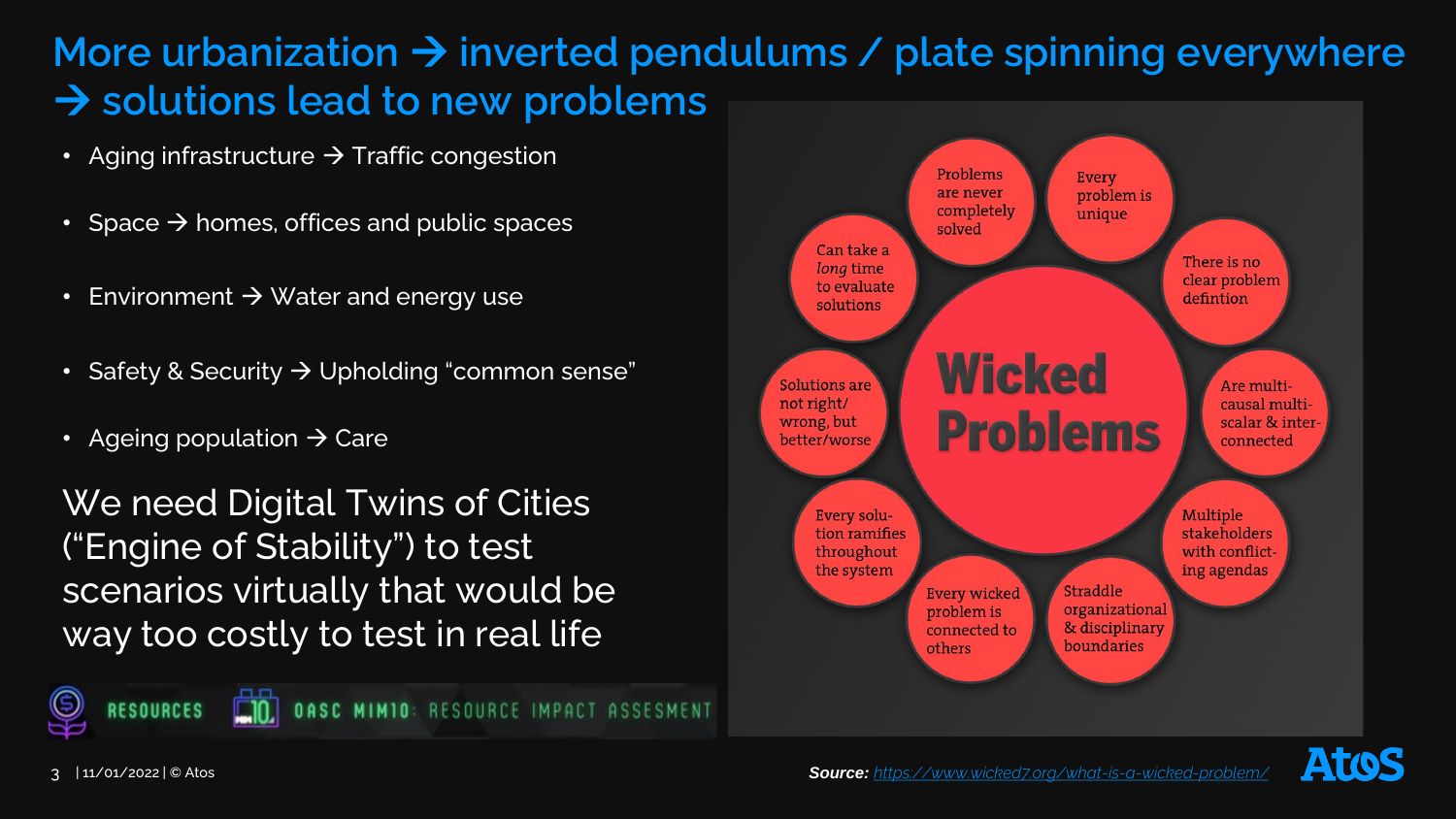## **Example: Causal Loop Diagram for COVID-19 Pandemic**



| 11/01/2022 | © Atos

*Source: Sahin, O.; Salim, H.; Suprun, E.; Richards, R.; MacAskill, S.; Heilgeist, S.; Rutherford, S.; Stewart, R.A.; Beal, C.D. Developing a Preliminary*  Causal Loop Diagram for Understanding the Wicked Complexity of the COVID-19 Pandemic. Systems 2020, 8, 20.<https://doi.org/10.3390/systems8020020> **Atos**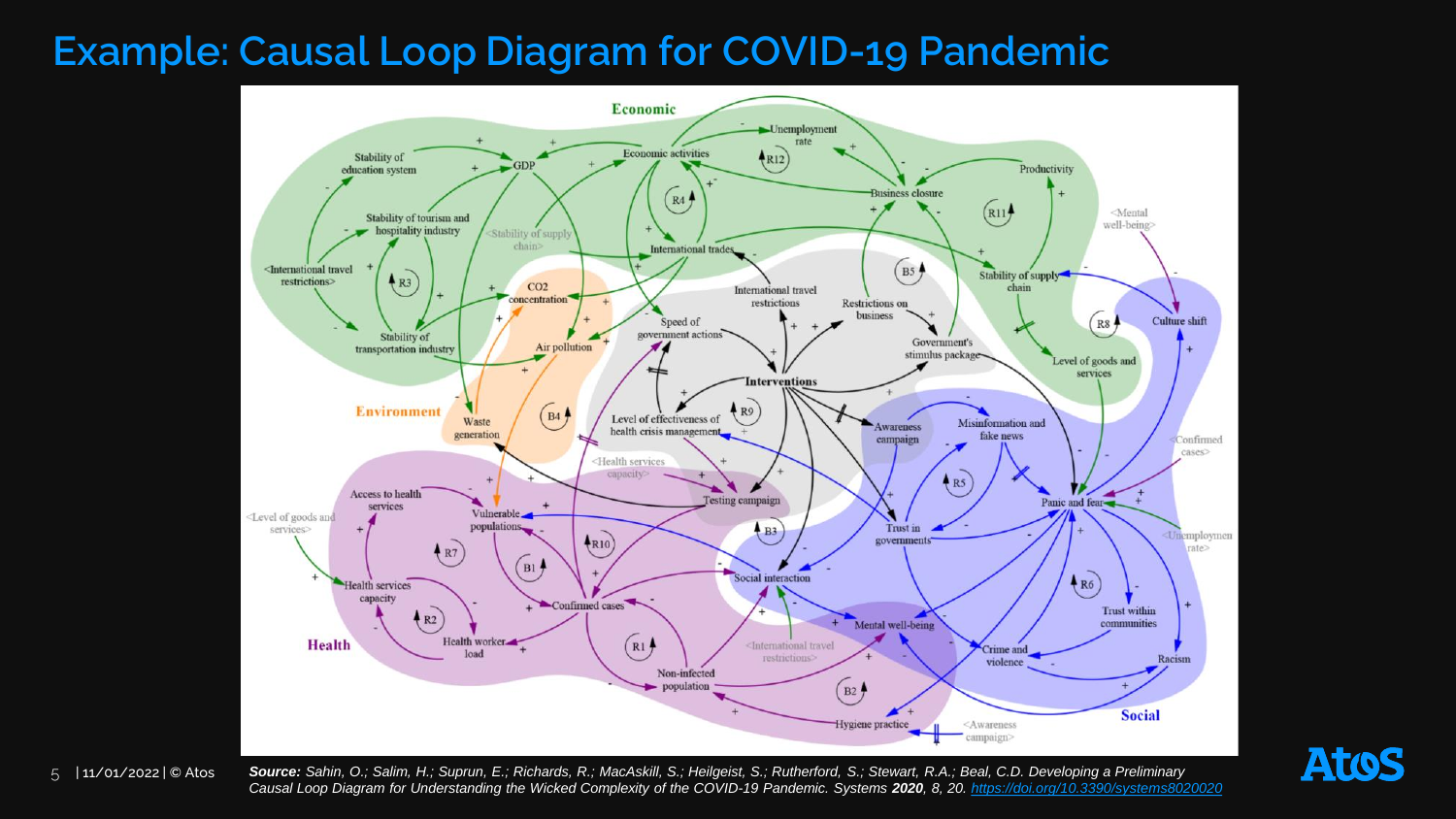## **Multi-Stakeholder Partnerships MSP Guide (.org)**

- 
- Definition: "A Multi-Stakeholder Partnership is a process of interactive learning, empowerment and participatory governance that enables stakeholders with interconnected problems and ambitions, but often differing interests, to be collectively innovative and resilient when faced with the emerging risks, crises and opportunities of a complex and changing environment."
- Characteristics of an MSP:
	- Shared and defined 'problem situation' or opportunity
	- All the key stakeholders are engaged in the partnership
	- Works across different sectors and scales
	- Follows an agreed but dynamic process and timeframe
	- Involves stakeholders in establishing their expectations for a good partnership
	- Works with power differences and conflicts
	- Fosters stakeholder learning
	- Balances bottom-up and top-down approaches
	- Makes transformative and institutional change possible

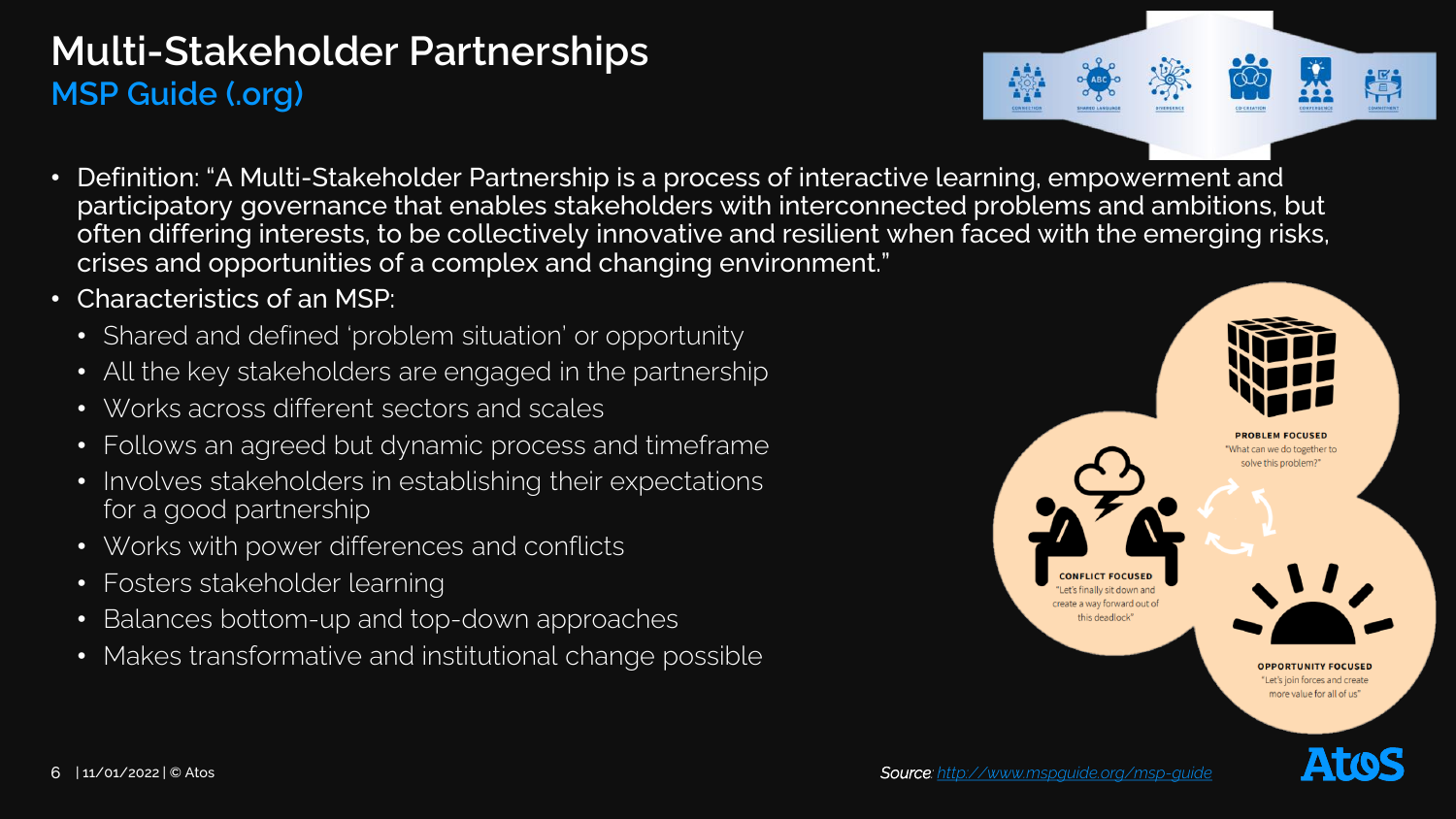# **Quintuple Innovation Helix framework**

"Engine of Change" to move from from one stable situation to the next without disturbing the whole system



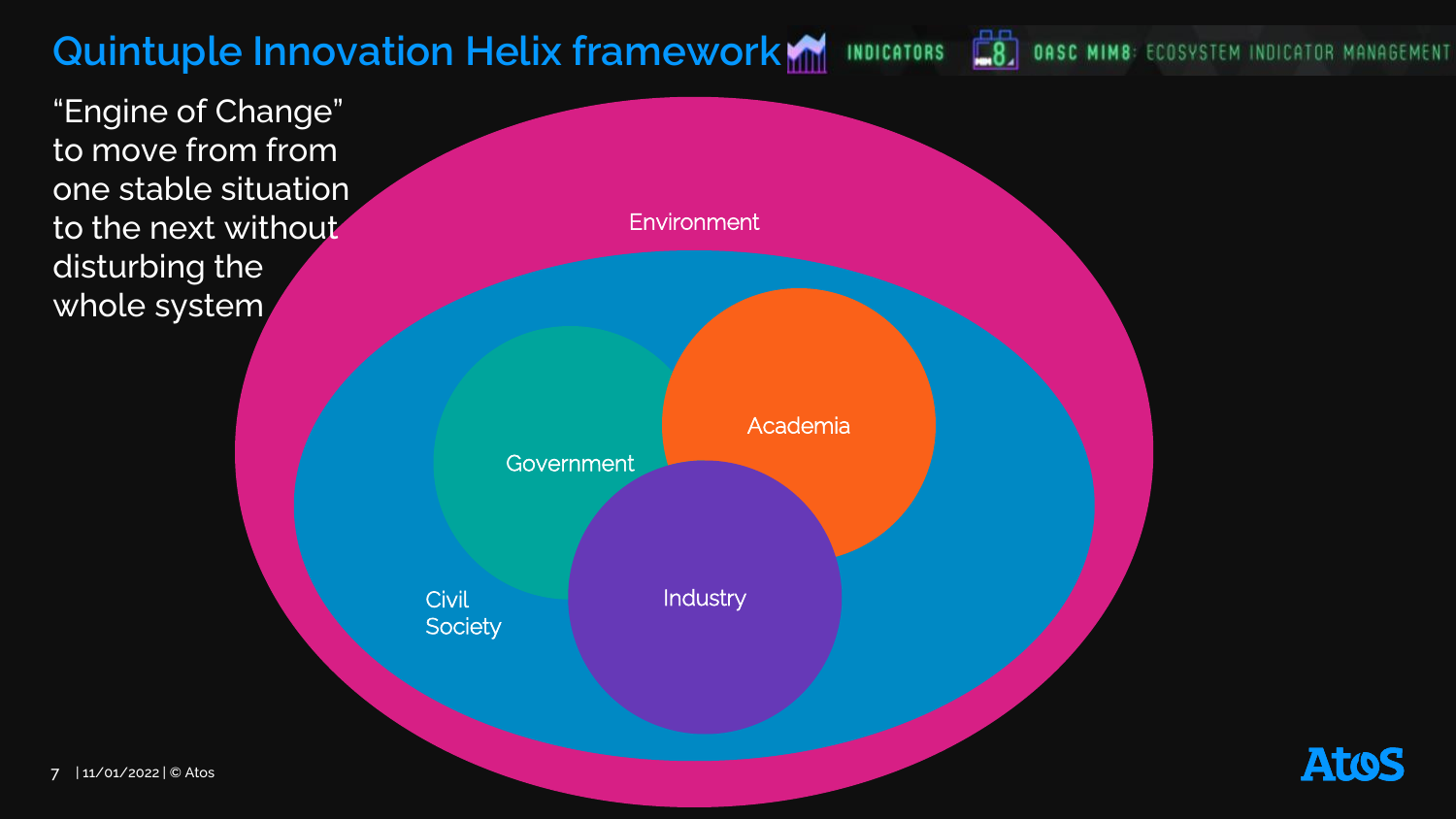## **Three tracks need to converge**

**To fuel the flywheel of solving "wicked problems" in a sustainable manner**

#### First of all Data processing (from measurement to publishing)

- a) Implement [MIM 1 \(Context\)](https://mims.oascities.org/mims/oasc-mim-1-context) / MIM 2 (Data Models [as part of Data Spaces\)](https://mims.oascities.org/mims/oasc-mim-2-data-models) / [MIM 3 \(Contracts\)](https://mims.oascities.org/mims/oasc-mim-3-contracts) to improve reusability of data in the local ecosystem – necessary to raise PoCs (TRL 5) to the level of maturity for introduction "in the wild" (TRL 7) **FEE DATA MODELS** 27 OASC MIM2: SHARED DATA MODELS **CONTEXT CONSC MIMI:** CONTEXT INFORMATION MANAGEMENT **CONTRACTS CONTRACTS C3** OASC MIM3: ECOSYSTEM TRANSACTIONS MANAGEMENT b) Add [MIM 6 \(Security\)](https://mims.oascities.org/mims/oasc-mim6-security) to become fully hardened against abuse and to become ready for scalable deployment (moving from TRL 7 to TRL 9) **SECURITY 60** OASC MIM6: SECURITY MANAGEMENT
- c) Optional: add  $MIM 4$  (Trust) to broaden the scope of generating value → Doing c. before b. may sound enticing, however Security really is a necessary condition for Privacy as ENISA has already pointed out in their **[DEC 2015 Privacy by design in Big Data](https://www.enisa.europa.eu/publications/big-data-protection) publication**



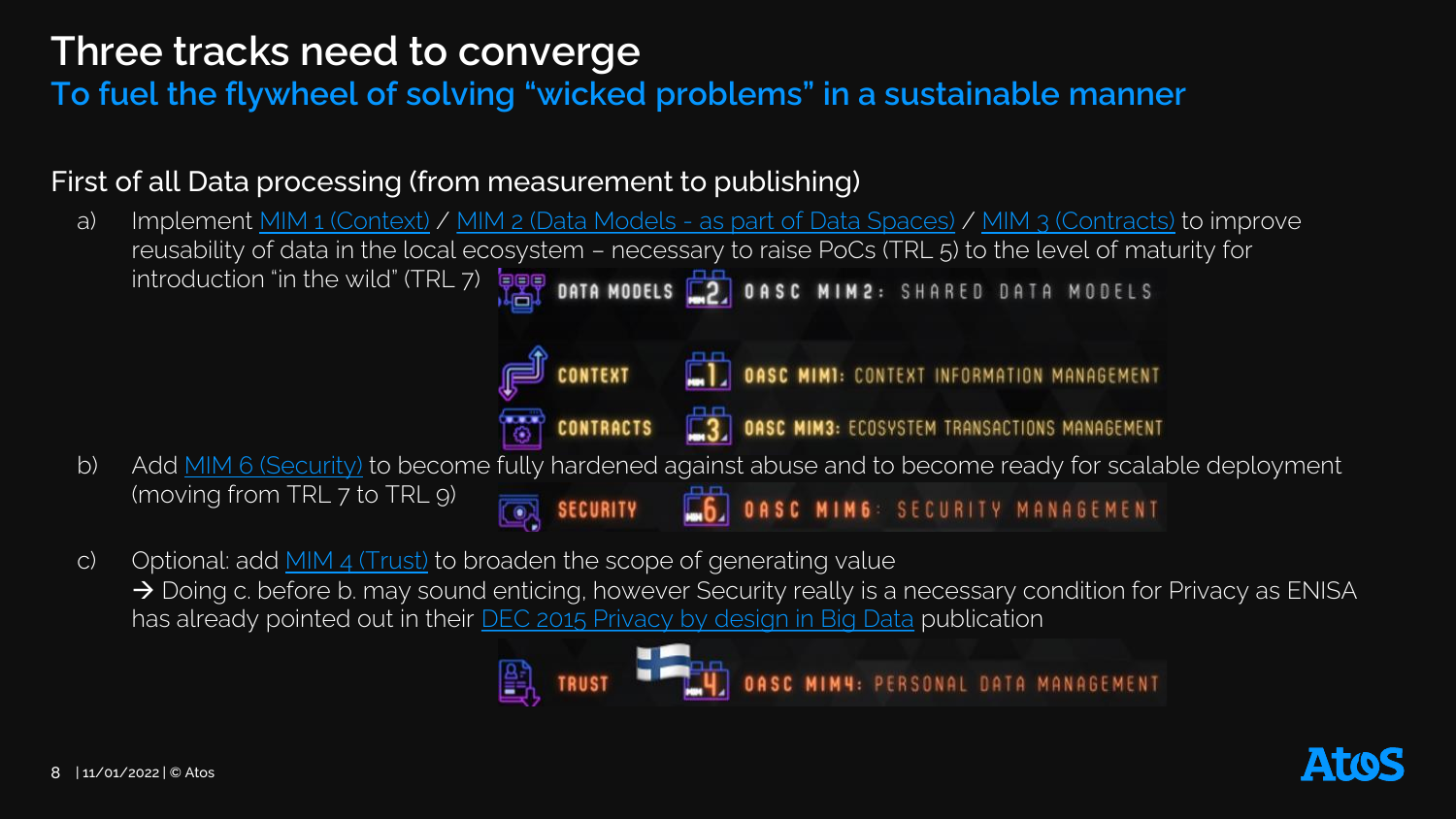## **Three tracks need to converge**

**To fuel the flywheel of solving "wicked problems" in a sustainable manner**

#### Next in parallel: Data visualization

*a) Missing – a MIM to visualize targeted messages / targeted actionable insights, building upon f.e. the [Periodic Table of Visualization Methods](https://www.visual-literacy.org/periodic_table/periodic_table.html)*



b) Implement [MIM 7 \(Places\)](https://mims.oascities.org/mims/oasc-mim7-places) to provide clear visual feedback of the processed data in 3D/4D, as a key source of details behind MIM 10 and MIM 8. **MIM7: GEOSPATIAL INFORMATION MANAGEMENT** 

3D/4D is the preferred way of presenting information in an easy to grasp manner as >[50%](https://www.rochester.edu/pr/Review/V74N4/0402_brainscience.html)[-80%](https://go.galegroup.com/ps/i.do?p=AONE&u=googlescholar&id=GALE%7CA303642825&v=2.1&it=r&sid=AONE&asid=7c026e82) of the human brain is dedicated to processing visual stimuli (for more scientific articles, check [ScienceDirect\)](https://www.sciencedirect.com/topics/engineering/human-visual-system). Providing information in full Digital Twin mode requires a lot of attention though and therefore may lead to information overload, so a balance need to be stricken between presenting information in a targeted visualization and full Digital Twin visualization to keep ([Quintuple Innovation Helix Framework\)](https://en.wikipedia.org/wiki/Quadruple_and_quintuple_innovation_helix_framework) stakeholders engaged in the process of getting towards action.

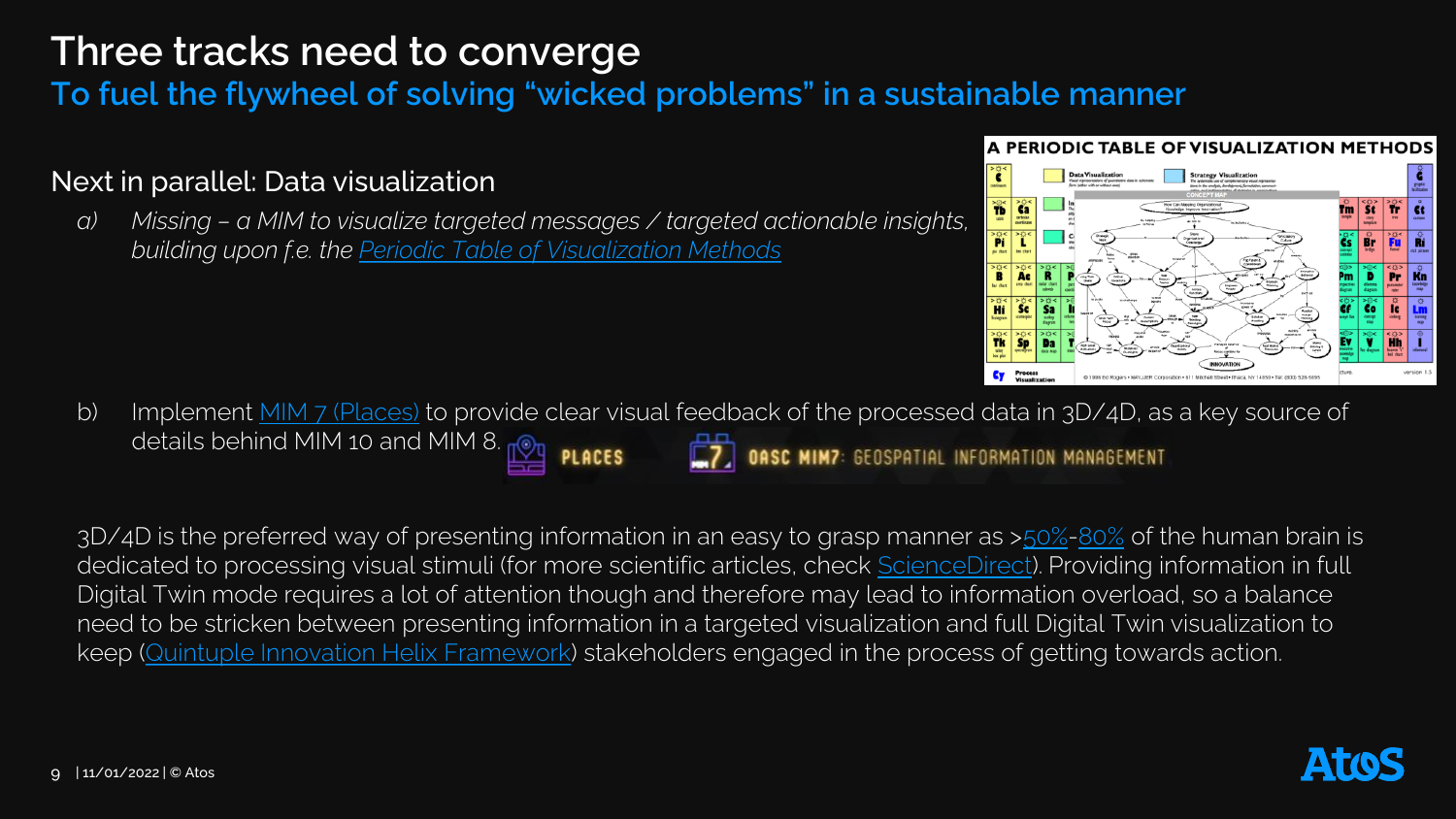## **Three tracks need to converge**

**To fuel the flywheel of solving "wicked problems" in a sustainable manner**

#### Next in parallel: Data analytics

a) Implement [MIM 9 \(Analytics\):](https://mims.oascities.org/mims/oasc-mim9-analytics) Interoperability (reusability?) of Descriptive/Diagnostic/Predictive/Prescriptive Analytics models, as defined by [Thomas Davenport in 2006 in the](https://hbr.org/2006/01/competing-on-analytics) Harvard Business Review, to gain new information and insights from data (measurements) gathered



b) Add [MIM 5 \(Transparancy\)](https://mims.oascities.org/mims/oasc-mim5-transparency) on Fair AI as a special case of Analytics at first, but potentially for ALL types of Analytics - to ensure [\(Quintuple Innovation Helix Framework\)](https://en.wikipedia.org/wiki/Quadruple_and_quintuple_innovation_helix_framework) stakeholders can easily verify whether (the results of) Analytics are compliant with the checks and balances that have been put in place by society as a whole

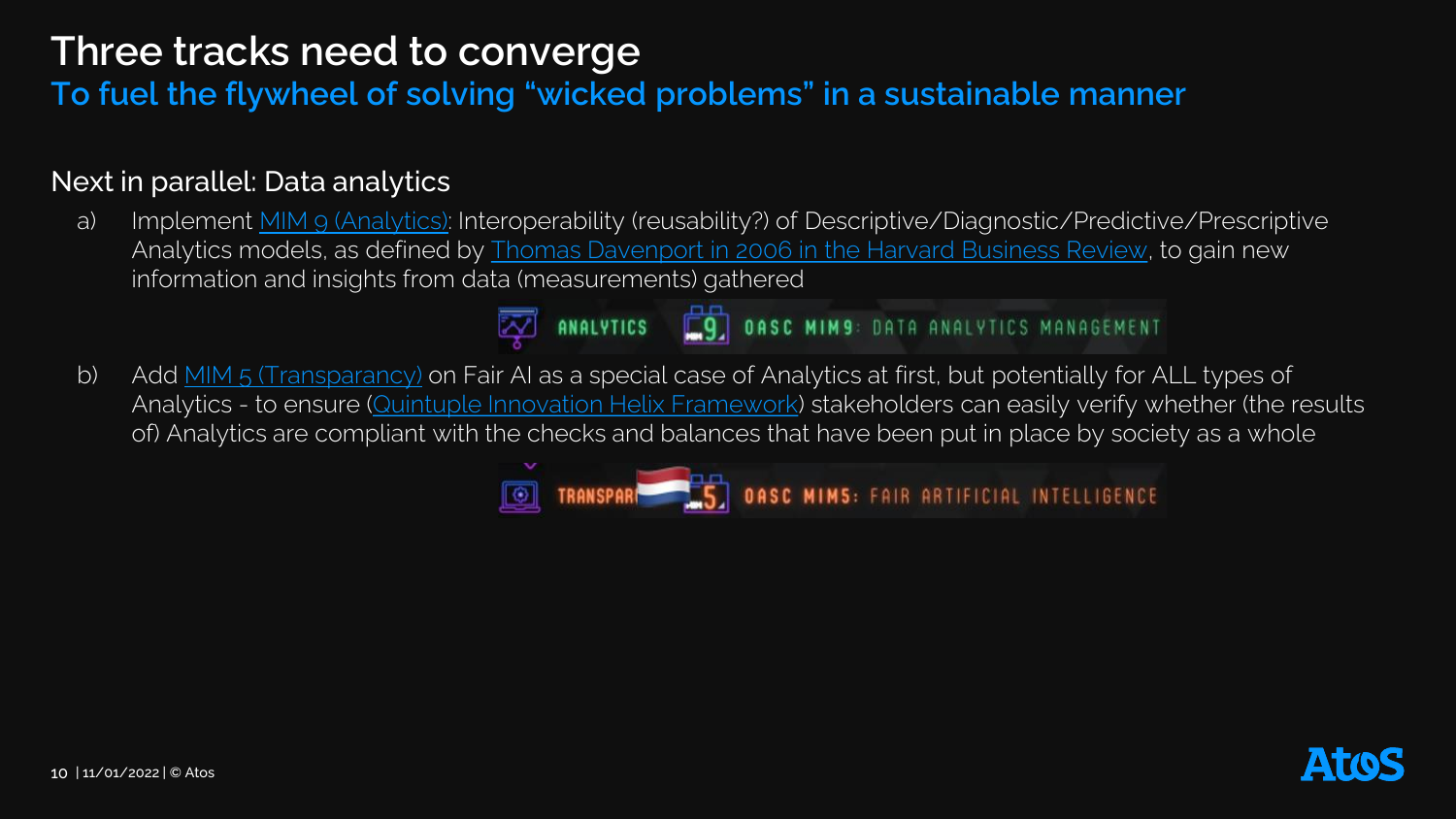## **Building a Smart Society environment to address "wicked problems" Data processing Data visualization + analytics Engine of stability + change**